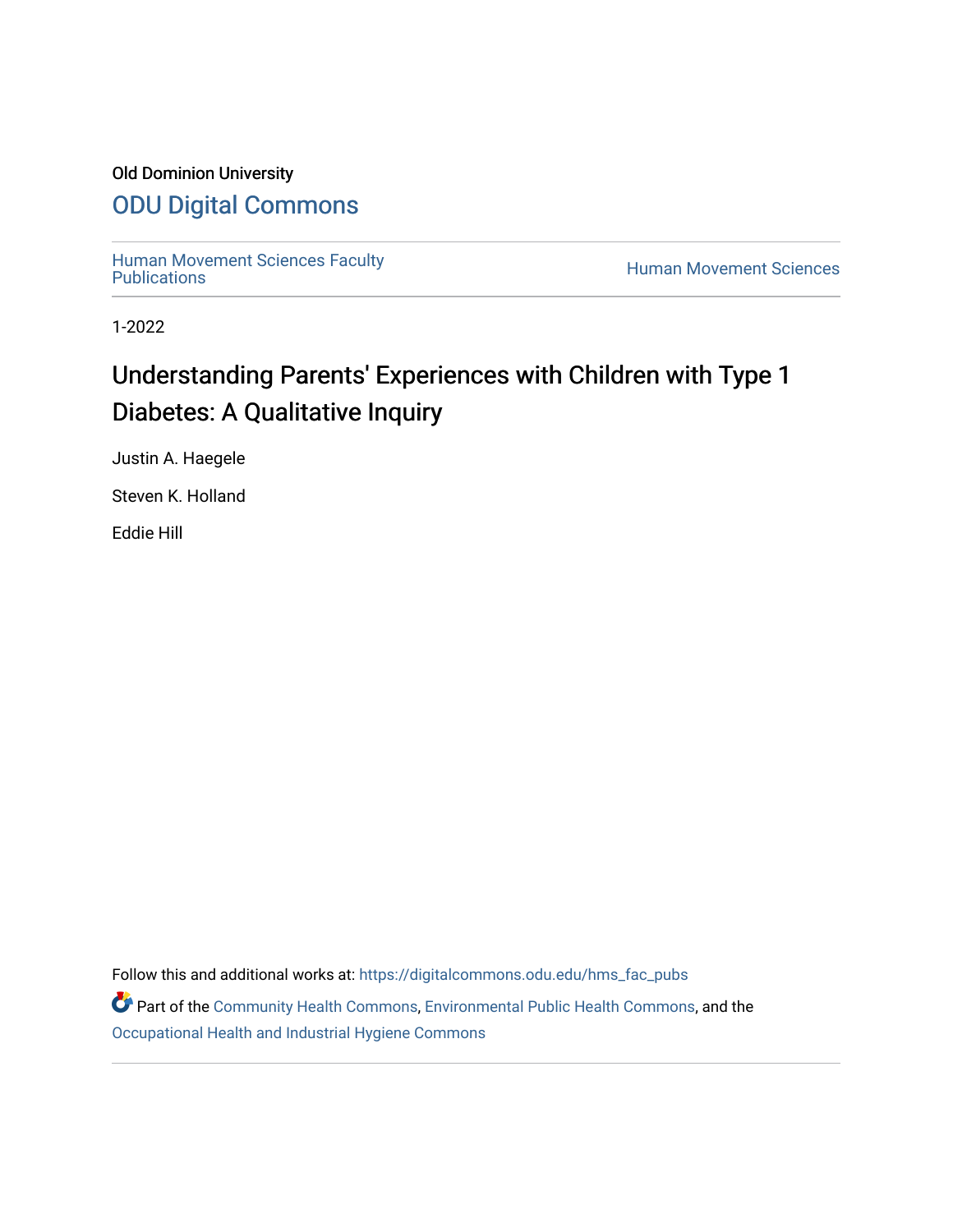



# *Article* **Understanding Parents' Experiences with Children with Type 1 Diabetes: A Qualitative Inquiry**

**Justin A. Haegele <sup>1</sup> [,](https://orcid.org/0000-0002-8580-4782) Steven K. Holland 2,\* and Eddie Hill <sup>1</sup>**

- <sup>1</sup> Department of Human Movement Sciences and Center for Movement, Health & Disability, Darden College of Education and Professional Studies, Old Dominion University, Norfolk, VA 23529, USA; jhaegele@odu.edu (J.A.H.); ehill@odu.edu (E.H.)
- <sup>2</sup> Department of Teacher Education, Faculty of Social Sciences and Education, NTNU—Norwegian University of Science and Technology, 7491 Trondheim, Norway
- **\*** Correspondence: steven.holland@ntnu.no; Tel.: +47-735-92-201

**Abstract:** Parenting is often described as a stress-inducing experience, which can be further complicated or made more stressful and anxiety-inducing when parenting children with chronic conditions such as type 1 diabetes (T1D). The incidence of T1D among children has risen and continues to rise globally, resulting in a need to understand the experiences of parenting children with T1D. The purpose of this qualitative inquiry was to explore the lived experiences, and the meaning ascribed to those experiences, of being a parent of a child with T1D. This qualitative study was conducted through an interpretivist paradigm and includes the experiences of 29 parents (19 mothers and 10 fathers) of 24 children (aged 6 to 15 years) with T1D. Parents, and parent dyads, completed demographic questionnaires and written prompts, and participated in focus group interviews. Three themes were developed from the data, namely, (a) the costs of T1D, (b) the ultimate helicopter mom, and (c) dealing with "being different". Generally, the participants reported on the direct (e.g., financial and time) and indirect (e.g., family planning) costs associated with parenting children with T1D, their role as a primary provider and anxieties with relinquishing control and dealing with the stigma surrounding a diabetes diagnosis. Unique findings from this study included the impact a T1D diagnosis had on future family planning as parents navigated the fear and uncertainty of having additional children with T1D, as well as the internal conflict parents had with entrusting others to care for their child, especially if they deemed them to be unqualified or unnecessarily stigmatizing or ostracizing their child.

**Keywords:** diabetes care; family planning; chronic health condition

# **1. Understanding Parents' Experiences with Children with Type 1 Diabetes**

As stated by Albanese and colleagues [\[1\]](#page-9-0), "parenthood, though often joyful, is also an experience rife with stress-inducing challenges" (p. 333). This may be particularly true for parents of children with type 1 diabetes (T1D), a chronic condition often diagnosed during childhood, and one of the most common among youth [\[2\]](#page-9-1). On average, the global incidence of new diagnoses among children is 3% to 4% per annum [\[3\]](#page-9-2), and the prevalence of T1D diagnosis has increased in recent decades [\[2\]](#page-9-1). This trend is reflected in the US where the Centers for Disease Control and Prevention [\[4\]](#page-9-3) reports that from 2002 to 2015, the overall incidence of T1D significantly increased, and, in 2018, approximately 187,000 children and adolescents under 20 years of age had diagnosed T1D.

Parenting children with T1D has been described as a "huge responsibility" [\[5\]](#page-9-4) (p. 25), which may be particularly challenging and complex [\[6\]](#page-9-5). To date, several studies have examined the experiences of parents of children with T1D. These studies, which have discussed mothers' and fathers' experiences both separately and together, have explored experiences associated with the diagnosis event, diabetes management, emotional burdens related to finding secondary caregivers, restrictions in physical activity, and parenting



**Citation:** Haegele, J.A.; Holland, S.K.; Hill, E. Understanding Parents' Experiences with Children with Type 1 Diabetes: A Qualitative Inquiry. *Int. J. Environ. Res. Public Health* **2022**, *19*, 554. [https://doi.org/10.3390/](https://doi.org/10.3390/ijerph19010554) [ijerph19010554](https://doi.org/10.3390/ijerph19010554)

Academic Editors: Stefan Nilsson and Paul B. Tchounwou

Received: 3 November 2021 Accepted: 24 December 2021 Published: 4 January 2022

**Publisher's Note:** MDPI stays neutral with regard to jurisdictional claims in published maps and institutional affiliations.



**Copyright:** © 2022 by the authors. Licensee MDPI, Basel, Switzerland. This article is an open access article distributed under the terms and conditions of the Creative Commons Attribution (CC BY) license [\(https://](https://creativecommons.org/licenses/by/4.0/) [creativecommons.org/licenses/by/](https://creativecommons.org/licenses/by/4.0/)  $4.0/$ ).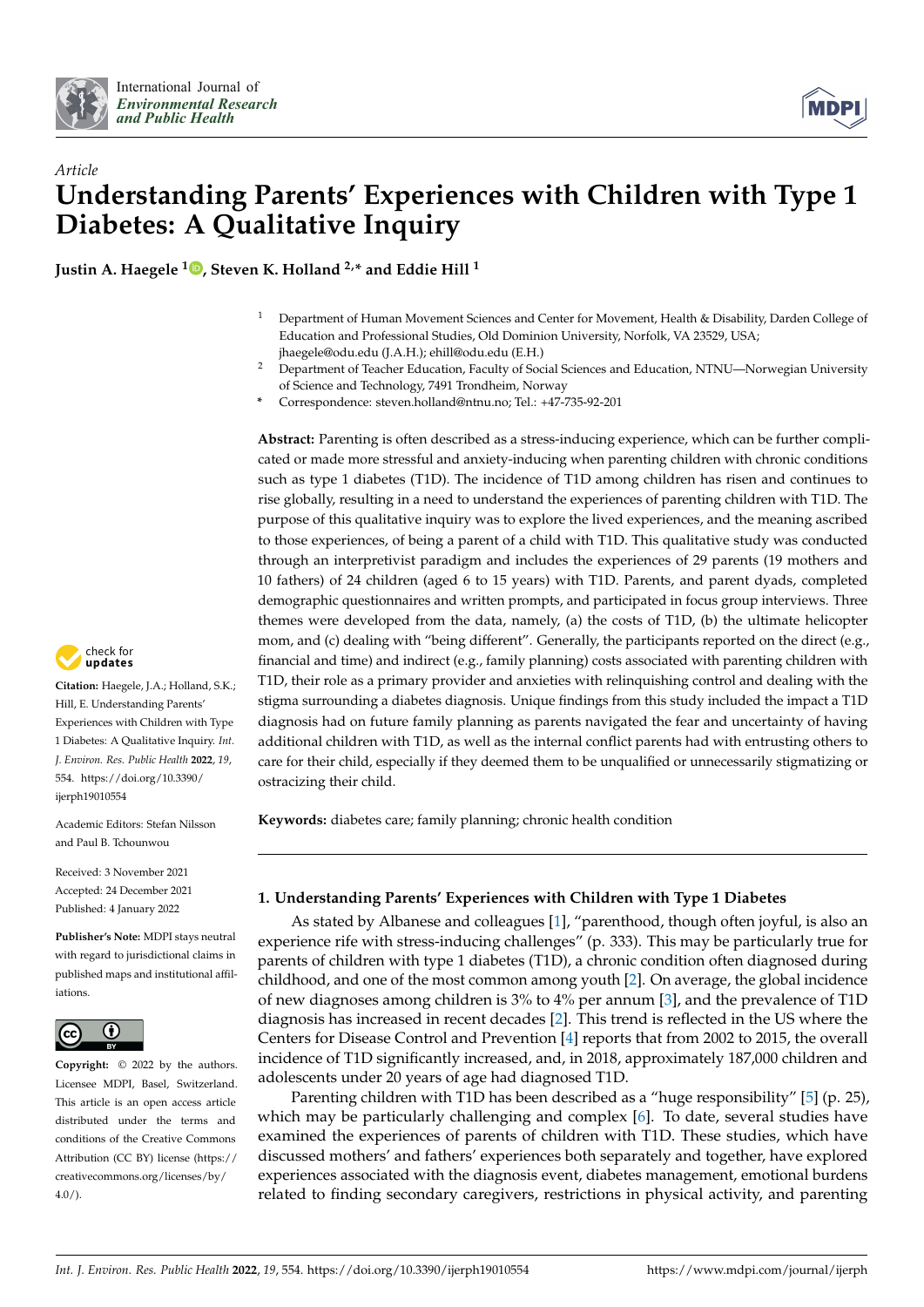in general [\[5](#page-9-4)[–10\]](#page-9-6). This line of inquiry has highlighted the complexity of particularities associated with parenting children with T1D, as well as psychosocial challenges (e.g., anxiety, depression, stress, and distress) parents can experience when caring for a child with T1D [\[7,](#page-9-7)[9\]](#page-9-8). For example, in a study exploring the experiences of mothers with young children with T1D, participants reported needing to be hypervigilant to accomplish daily management tasks while navigating undesirable social interactions with other parents regarding their care for their child [\[10\]](#page-9-6).

Understanding the perceptions and experiences of parents of children with T1D, including their role in T1D management and the meaning they ascribe to that role, can hold great value [\[8\]](#page-9-9). Despite growth in this area of inquiry, there is still more to be discovered about the particularities of how one experiences being a parent of a child with T1D. For example, the existing research has largely focused on parenting young children [\[5,](#page-9-4)[7,](#page-9-7)[10\]](#page-9-6), with few exploring experiences of those parenting adolescents. One example though, from Mellin and colleagues [\[8\]](#page-9-9), examined the experiences of parents of 30 adolescent girls with T1D, and reported both the negative (e.g., parental stress) and positive influences (e.g., promoting responsibility) of T1D on their families. As such, currently, only a small age range is represented in the extant literature. In addition, while several studies have been conducted that provide descriptive accounts of parenting children with T1D, few explore the meaning and feelings that parents ascribe to these experiences; that is, a better understanding of the lived experiences of parents of children with T1D can help inform service providers, such as diabetes educators, on unique particularities that can shape experiences and act as the focus of interventions. The qualitative research paradigm has been described as an ideal approach to engage in in-depth explorations of unique challenges and factors associated with T1D and parenting children with T1D [\[2,](#page-9-1)[7,](#page-9-7)[11\]](#page-9-10). This is echoed by Anderson and Robins [\[12\]](#page-9-11), who asserted that qualitative research can make an important contribution to deepening our understanding of the experiences of those involved in diabetes and diabetes care. Qualitative studies are particularly important when aiming to improve diabetes education or interventions by first understanding experiences and the meaning of experiences [\[11\]](#page-9-10).

By focusing on qualitative research, we can explore the meaning ascribed to the experiences of parents of children with T1D and understand salient features that contribute to those meanings and feelings. This focus can provide much needed nuance to our understanding of parenting experiences, yet is particularly absent from studies conducted in the US. A better understanding of the meaning and feelings that parents ascribe to their experiences could help promote more positive approaches to T1D management and contribute to the development of interventions [\[13\]](#page-9-12). As such, the purpose of this study was to explore the lived experiences, and the meaning ascribed to those experiences, of being a parent of a child with T1D.

#### **2. Methods**

Maher and Coates [\[14\]](#page-9-13) encourage researchers to acknowledge the philosophical underpinnings that influence methodological decisions made in qualitative research. In this study, an interpretivist research paradigm was adopted, with an emphasis on understanding our participants' interpretations of their lived experiences as parents of children with T1D. The interpretivist research paradigm is underpinned by a relativist ontology and subjective epistemology, which influenced the research team members' perspectives and behaviors throughout the research process [\[15\]](#page-10-0).

#### *2.1. Participants*

A convenience sample of 29 parents (19 mothers, 10 fathers) of children with T1D were recruited to participate in this study. Parents were recruited to participate in a one-day recreation program for children with T1D located in [location anonymized for review]. Each parent reported having just one child with T1D, and an average of 2.58 children overall (range 1–4 children). The 29 parents included 10 parenting dyads who shared children, and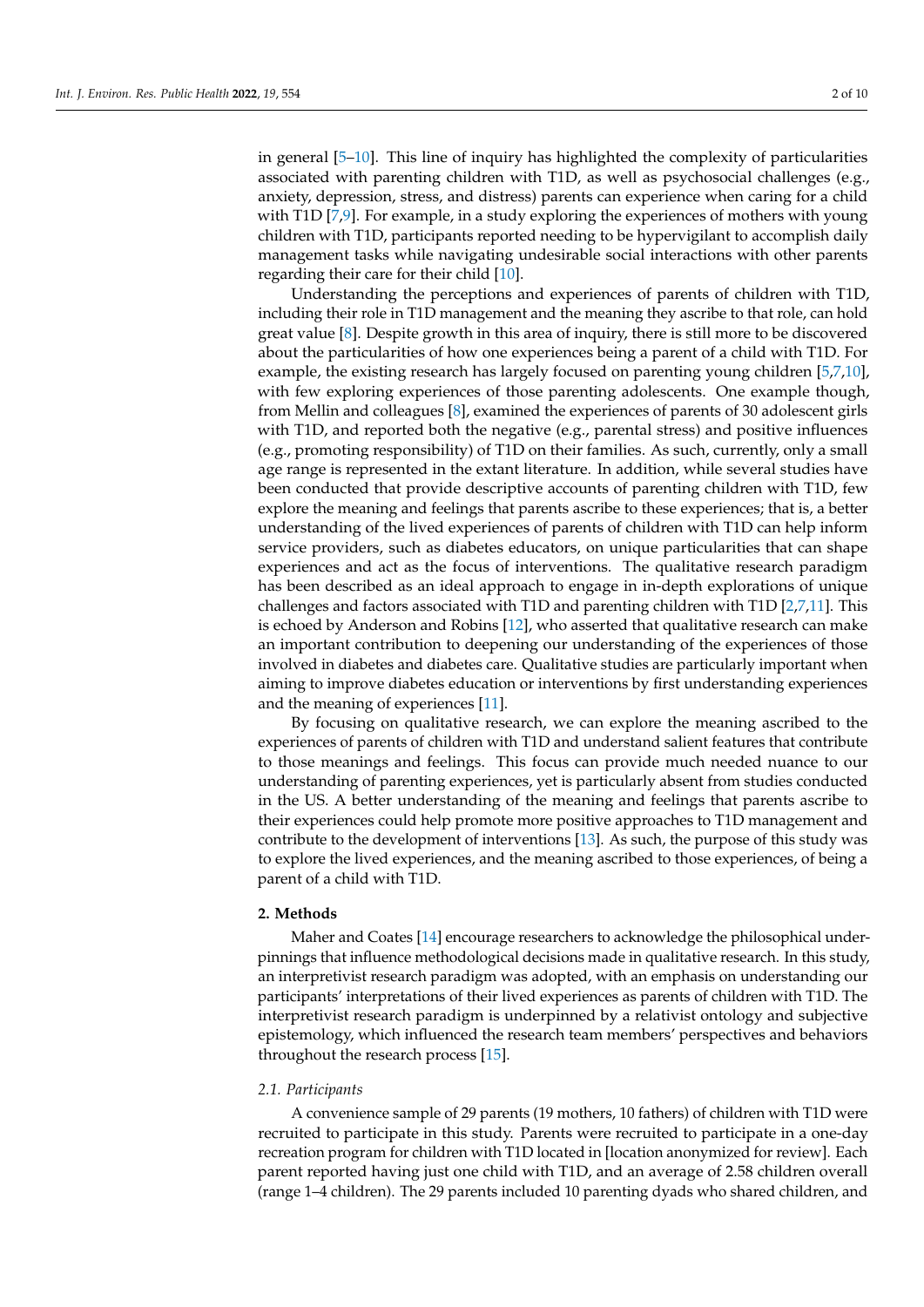therefore, the 29 parents represented a total of 24 children with T1D. Of those 24 children, 13 were girls and 11 were boys, and their ages ranged from 6 to 15 years (Mage *=* 10.5 years). Seventeen children were White, four were Hispanic, two were Black, and one was both White and Hispanic. Parents were asked to report their children's last known hemoglobin A1c (HbA1c) level, and responses ranged from 5.9 to >15. Parents also reported that their children were diagnosed with T1D from three months to seven years (Myears *=* 3.015 years) prior to the interview.

#### *2.2. Procedures*

The institutional review board at Old Dominion University approved this study prior to the implementation of study procedures. Parents were informed of this study, as well as the opportunity to participate, via email after the enrollment of their child, in the one-day recreation program. Those who were interested in participating in the study were asked to plan to remain at the one-day program to complete data collection while their child participated in activities in a separate area. Interested parents were provided an informed consent document, and those who signed and completed the document were enrolled in the study.

Three data collection methods were used for this study: a demographic questionnaire, a brief written prompt, and semi-structured focus group interviews. First, parents were asked to complete an eight-item demographic survey, which asked them to report: a) how many children they had, b) how many of those children had T1D, c) what their familial role was (e.g., mother and father), d) how old their child with T1D was, e) how many years it had been since their child was diagnosed with T1D, f) their child's last known HbA1c level, g) their child's gender, and h) their child's race/ethnicity. All responses were open-ended, allowing the participants to interpret for themselves what best represented their family and children.

The second source of data was a brief written prompt. After the completion of the demographic survey, participants were asked to respond to the following written prompt: "In the space below, can you describe in your own words what it's like to be a parent of a child with diabetes and send them to schools?" Data specific to schools were used in a separate analysis and are presented elsewhere. This written prompt was implemented to allow for participants to have a place to privately reflect upon their experiences as a parent, to stimulate thinking about what they might want to share with the other parents, and to record feelings and experiences that they did not want to share with other parents during focus group interviews. Parents were instructed to keep these written prompts throughout the focus group interviews so they could continue to add to what they recorded when the experiences shared by others stimulated further thinking and reflection.

The final, and primary, source of data for this study was audio-recorded focus group interviews. The 29 participants engaged in one of four focus group interviews, which took place in a private location that was separated from the children and volunteers participating in the recreation program. Interviews included seven, nine, three, and ten parents, and were 63, 49, 50, and 67 min in length, respectively. Prior to the interviews, the interviewer exposed his personal and professional positionalities to the participants, to support transparency during the data collection process. All interviews were facilitated by the lead author and were guided by a semi-structured interview guide that was inspired by the research focus and approach. This interview guide was used as a checklist to ensure that similar lines of questions were followed across groups, while allowing the conversations to drive the order and magnitude of the discussion [\[16\]](#page-10-1). Questions were purposely open and expansive, to encourage discussion among participants. The guide was informed by the interpretive research approach underpinning this study, as well as prior research exploring parenting experiences. The guide was initially developed by the first author and reviewed by each member of the research team, as well as a scholar outside of the authorship team with familiarity within this area of inquiry, to ensure relevancy. Among the authorship team members is a faculty member with over 15 years of experience as a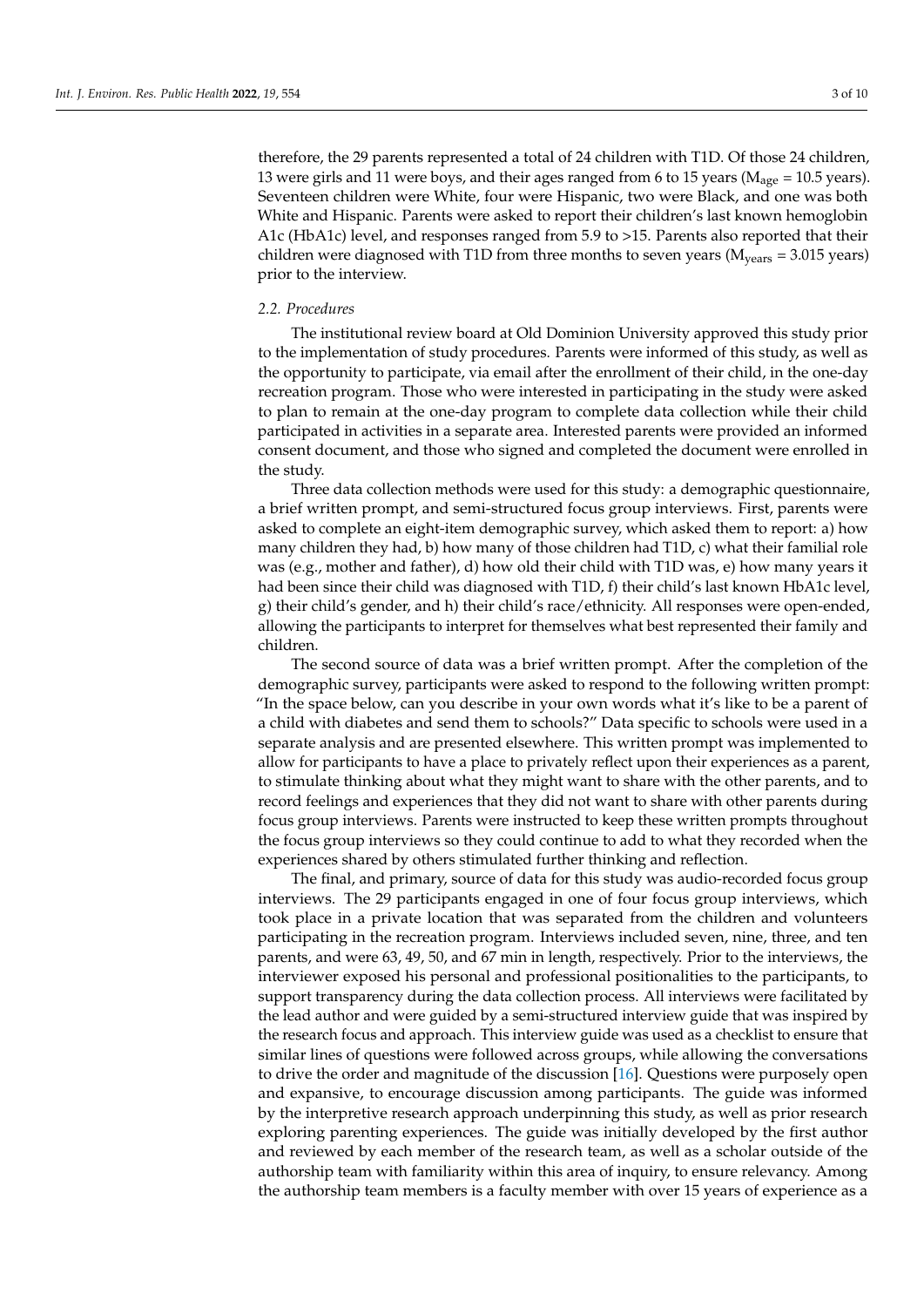service-provider for families with children with T1D, whose experience was drawn upon during the construction and refinement of the interview guide.

#### *2.3. Data Analysis*

Following the interviews, audio files were transcribed verbatim. One research team member acted as the analyst (J.A.H.), and thematically analyzed the data using a three-step process that was both iterative and interpretive. The first step involved data immersion, where the analyst read and re-read each of the prompt responses and focus group interview transcripts multiple times to gain an intimate understanding of the participants' experiences. Descriptive and exploratory commentary associated with meaningful pieces of data were recorded at this time [\[17\]](#page-10-2). Second, the analyst constructed initial codes from the data and commentary that were central to the participants experiences. At this stage, the third author was drawn upon as a critical friend to review and challenge the initial interpretations of the data by the analyst [\[18\]](#page-10-3). The final step of the analysis included the combination of the constructed codes into overarching themes. These themes were again reviewed by the third author to ensure that they reflected the participants' experiences and were in alignment with the purpose of the study [\[19\]](#page-10-4). Constructed overarching themes are presented and exemplified as themes.

Several steps were taken in order to support trustworthiness during this study. First, the analysis was conducted by one research team member, who recorded detailed notes in the form of an audit trail, as it is recognized that the background knowledge and experience of the analyst inescapably influences data interpretation. During this process, a second research team member acted as a critical friend, who challenged interpretations of the analyst. Transparency and coherence were supported throughout the research process by describing critical elements thoroughly, including data collection and analysis procedures. Finally, an abundance of quotes are provided throughout the results section, in an effort to allow readers to review interpretations and safeguard against themes echoing existing findings.

## **3. Findings**

Results are presented as three themes that depict the experiences of our participants as parents of children with T1D: a) the costs of T1D, b) the ultimate helicopter mom, and c) dealing with "being different".

#### *3.1. The Costs of T1D*

The first theme depicts the parents' reflections on the costs associated with T1D, a prominent feature in the participants' narratives when describing their experiences. Financial and time-related considerations were direct costs that were often discussed interrelatedly. These costs largely centered on parents' experiences with navigating insurance companies for financial expenses associated with blood glucose monitors. Illustrating this, participants reflected that blood glucose monitors are "just too much money, just too expensive" but also that "insurance is so expensive, like \$350.00 per month". As such, participants appeared to be at a crossroads, believing they needed insurance to afford necessary equipment, but also finding insurance expenses for those monitors to be prohibitive. The time spent navigating insurance companies further complicated these issues. For example, one Focus Group 3 participant described that:

We had a huge issue with pods (e.g., Omnipod), because we have to change her pods every two days instead of every three, and the insurance company wouldn't approve it. I had to get a special form filled out by our doctor, and when that was complete the insurance company dropped the company we were getting the pods from. This was a two-month process, and just now they were telling me this. So that was that ... insurance companies are terrible.

Following this participant's description, another parent in Focus Group 3 added that insurance companies are frustrating "especially when you work all day, and then you come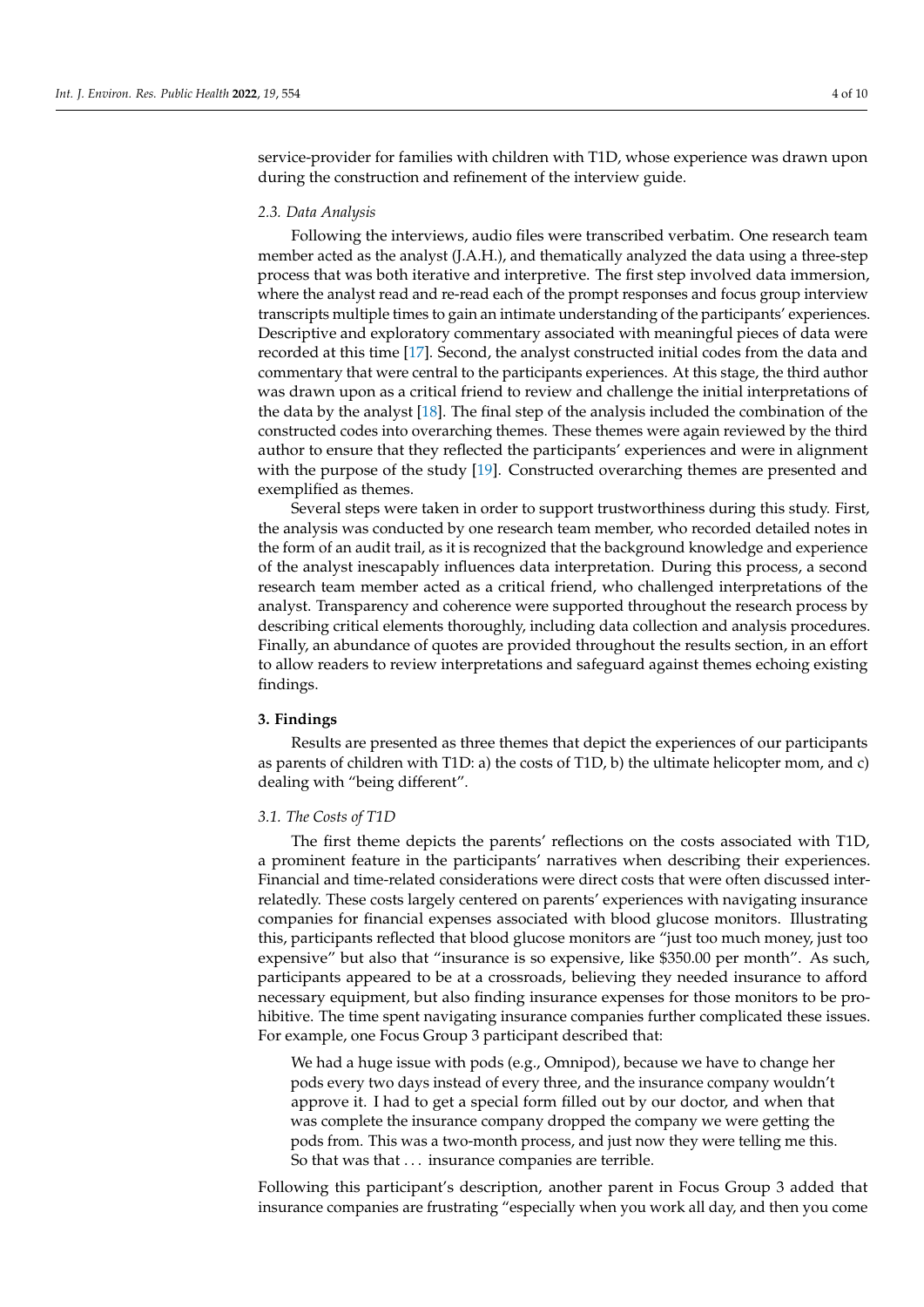home and have like, a half hour to make that phone call before the company closes". These types of experiences, where participants clearly depicted financial and time-related costs, highlighted their disinterest in dealing with, a general dissatisfaction for, and animosity toward insurance companies.

In addition to financial and time-related costs, other hidden and less objective costs related to family planning were also described among participants. More specifically, several participants described stresses and fears associated with adding additional children to their family after their child received a T1D diagnosis. For example, a Focus Group 2 parent explained:

I'm fearful to have more children, to be quite honest. I have it in the back of my head, whether or not the next child I have would be diabetic or not. We (husband and I) were just having this conversation while walking over here. I think after four years (since diagnosis), there's nothing that I don't think I can handle, but I wonder if this is something I want to handle.

This sentiment was echoed from several other participants, who noted that "I understand your fear, because I have (fears) too after (son's name) and "we've been through it too". This fear was further supported by another parent, who described the fear that her other child has regarding T1D. This parent recalled that her other daughter asks, "I can have diabetes?", to which the parent stated "I don't know, I don't know how to answer her. So, I understand your fear, it's still there for me. When you have other kids, I still fear it." Despite another parent's attempt to ease their child's fears by stating that "the odds are only slightly increased that other siblings may get (T1D)", it was clear that this fear and apprehension was a hidden cost, which is perhaps less quantifiable than the financial or time-related costs experienced by the parents in this study.

#### *3.2. Ultimate Helicopter Mom*

The second theme depicts the parents' reflections about the roles that they play in their children's lives as a primary T1D care provider, and the trust that they struggle with affording their children, and others, with their children's care. Across each of the interviews, the parents described playing significant and substantial roles in the lives of their children and their T1D care. For example, parents recalled that "I never really drop the ball" (Focus Group 4) when discussing diabetes care, and that:

I'm hovering all day. I'm texting her at school 'are you treating?' The way I think about it is that I'm the *ultimate helicopter mom* because we are way more on top of things than most parents, with everything we do all day long. (Focus Group 3)

The need to be involved in their children's care was further characterized by a parent from Focus Group 1, who shared an instance where she struggled to come to terms with her child self-caring at night. She explained:

You know, she woke me up in the middle of the night the other night, and she said 'mom, I just wanted you to know that I woke up and my blood sugar was below 90. So, I went ahead and drank some apple juice, and I'm going back to bed.' I was like 'I wish you would have told me before, but you did a good job of checking your blood sugar'. She said 'well, I know if I came down you were going to tell me to do that, so I just did it.' It's hard, I just want to make sure that she is safe.

When discussing feelings associated with the roles that they play within their children's T1D care, the participants reflected upon their frustration and discomfort with the lack of education, experiences, and limited or inadequate preparation of others regarding T1D and helping their child. Interestingly, this included medical professionals, who, parents noted, receive very little education on T1D (Focus Group 2) and may not have the proper equipment on hand to care for their child (Focus Group 3).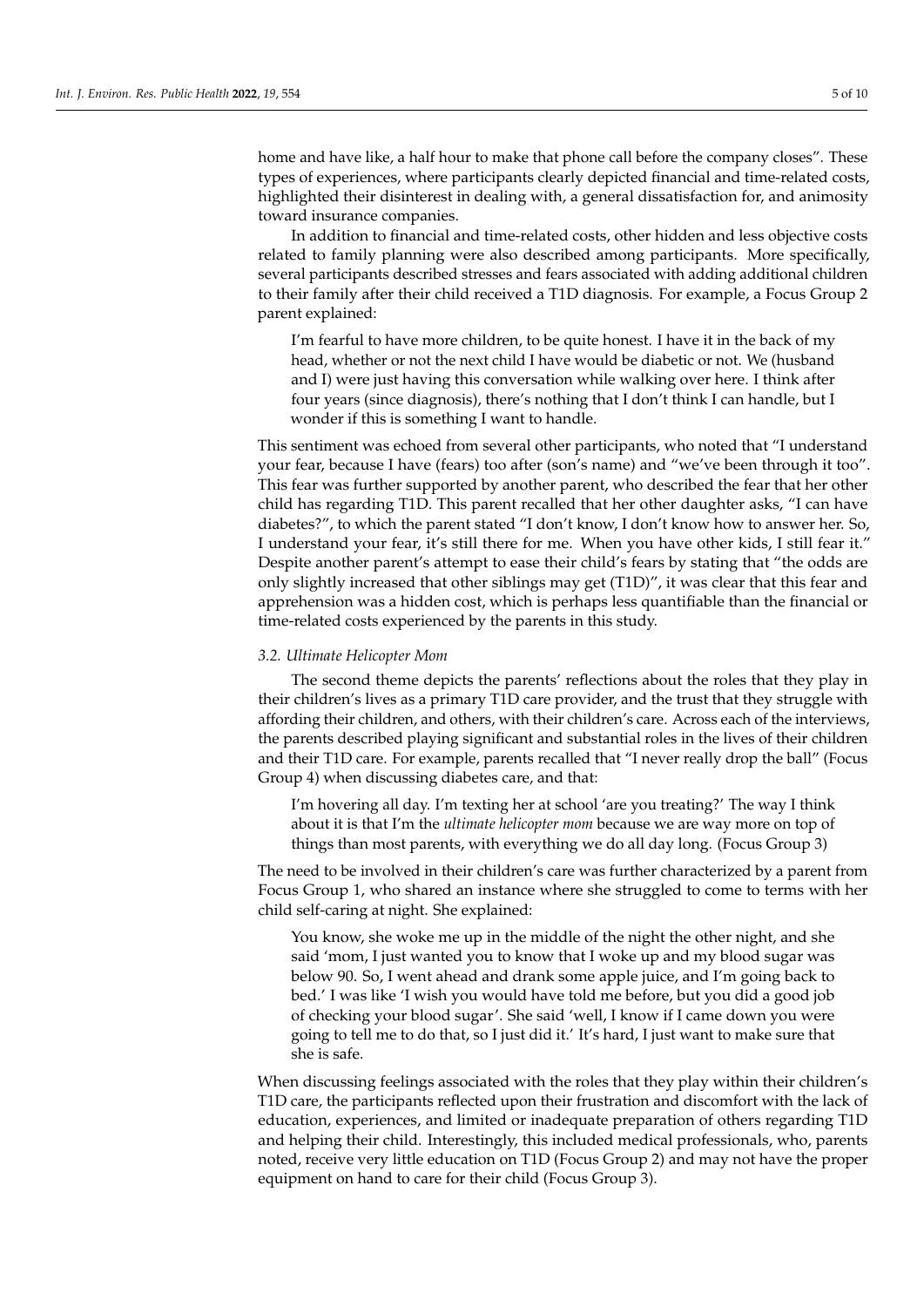The level of trust that the parents put into others had clear ramifications, as shown by the restrictions on activities that they would allow their children to engage in, particularly activities that the parents would not attend. Sleepover parties were a subject of extensive discussion across focus groups and a point of contention among parents (audit trail). Many parents noted that they simply would not allow their children to sleep at other people's houses, reflecting that "I don't feel like there is a need for my daughter to do that' (Focus Group 3), or "he (daughter's father) refuses to let her stay anywhere, because he doesn't want to put that responsibility of taking care of her T1D on anybody" (Focus Group 1). Other parents, however, saw these types of activities as an avenue for others to gain their trust to take care of their child. For example, a Focus Group 1 parent noted that she asks other parents "'are you willing to come over and take a class and then if she's (daughter) with you, giving her a shot?' Then, she can stay or go wherever", whereas a Focus Group 3 parent reflected that other parents "are hyper concerned, and they want to have all the right foods in the house" when her daughter is over. This trust, however, was fragile, and parents noted that once it was broken, it was unlikely to be gained back. A Focus Group 1 parent highlighted this:

For us, we've gotten comfortable with certain people. So, there's people that we absolutely trust, they can handle it. And then, you know, you come across some people who don't really want to deal with it. Like, one parent once said, 'we don't want to deal with it tonight, so maybe she can't come sleep at our house tonight.' And then it's like, 'how do I let her stay with you again? Because there was that one time you didn't want to *deal with it* and it's really not an option. If she comes to your house, it's not an option, you have to deal with it.'

This parent exemplified how fragile her trust was and continued by noting that her child no longer spent time with that family after this instance. This example was supported by stories from several parents, one of whom proclaimed that she says to parents "My daughter has T1D, are you okay with this?" to which, if they respond no, then "she's not coming over".

## *3.3. Dealing with "Being Different"*

The final theme constructed based on the parents' reflections centers on social interactions surrounding the idea of their child "being different". Across focus groups, parents described that they have "freaked out", were "frustrated", and experienced "ups and downs" when attempting to navigate social interactions with other parents who did not understand their children's T1D-related needs. For many participants, this issue was perpetuated by navigating stigma associated with diabetes, both for them and for their child. For example, one Focus Group 2 participant noted:

I think it's part of our society. The name diabetes, you know, for a kid that age. It's in the name. You hear the word diabetes, and it has a kind of stigma, where someone might think 'Oh man, what's wrong with you?' or 'Is it contagious?'

Stigma associated with T1D was mentioned among several participants, with another suggesting that "it's just not a good word" and that her daughter "doesn't *have* diabetes, she was *diagnosed with* diabetes, because, you know, she's not diabetes". This sentiment inspired some parents from Focus Group 3 to deconstruct stigma and normalize diabetes, suggesting the need for their children to act as models socially, such as "other kids seeing (my child) showing a pump" because "they (peers) could see and learn from my child, and see what they are feeling". A conflicting argument, however, was discussed from a Focus Group 1 parent, who noted that her son "doesn't want to wear a Dexcom right now out of vanity, because he doesn't want to appear any more different than anybody else", and reflected that even though reducing stigma is important, it is generally her child that would feel the brunt of social interactions associated with representing T1D.

For the parents, dealing with "being different" manifested most strongly when other adults had opinions about or attempted to restrict their children's diet. In this regard,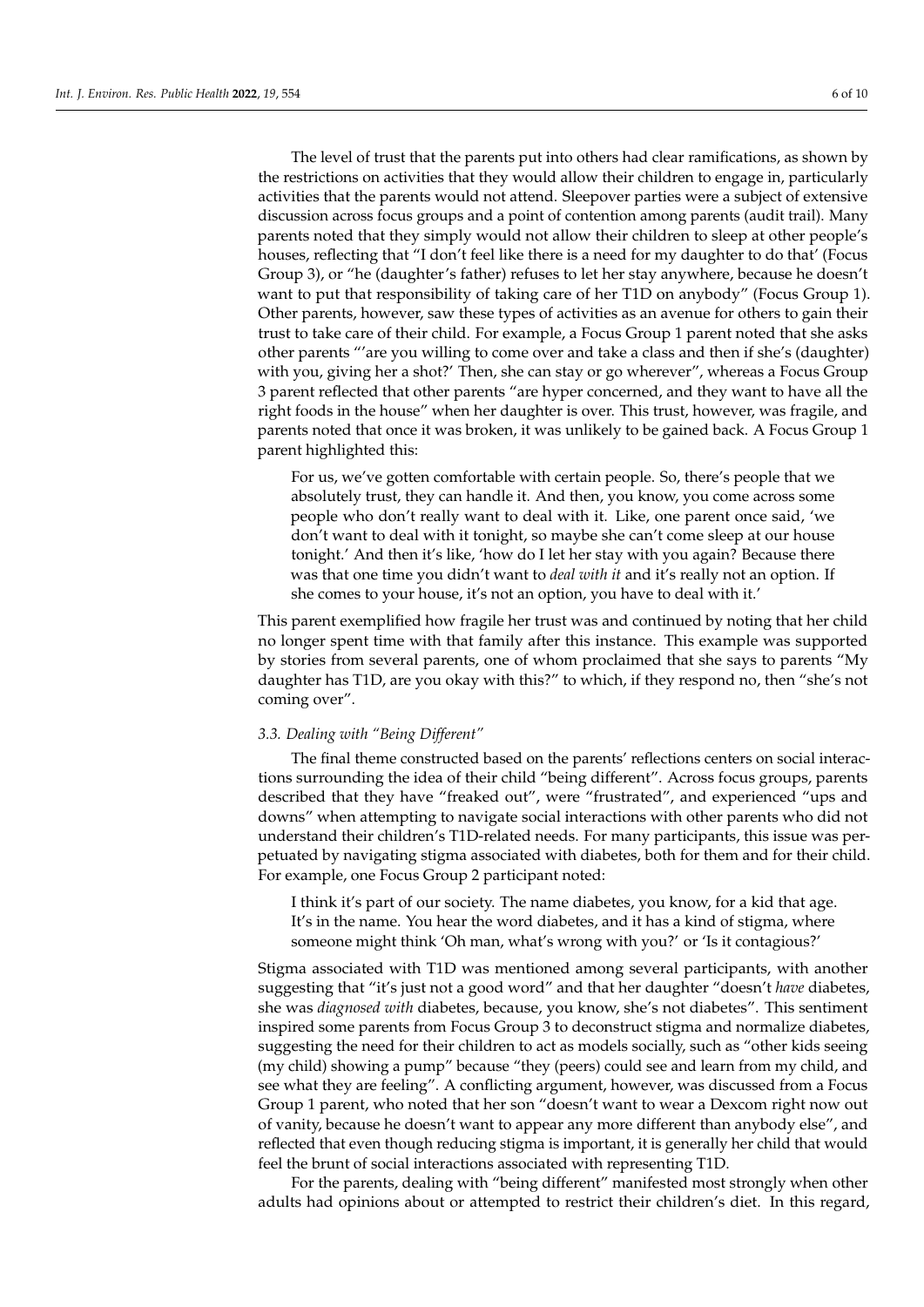participants recalled that "I kind of felt, I don't want to use the word *judged*, but I felt *judged*" by other adults due to what they allowed their child with T1D to eat. This experience may be best exemplified by a story shared by a Focus Group 2 parent, who recalled an instance during a holiday event with her church:

No one was limited except my son. The assistant director said to him 'no, no, no, you can only pick one thing to eat right now.' When (my son) told me, I called (the assistant director) and said that 'you cannot single him out that way. I have told you over and over that my choice is that if the other kids get to pick three things to eat, (son) does too. I will deal with the blood sugar if there's a fall out. It's not tied to you or controlled by diet.'

The frustration expressed here was shared among many parents, who told various stories about being at social or holiday events and having to defend their children's ability to eat foods and consume beverages that were initially restricted by other parents. The parents echoed that "our kids are no different than any other kid, they can eat whatever they want, they just have to get the insulin", and one participant noted that "I'm the mom, and I tell her to do whatever the hell you want" based on scenarios in which her daughter is restricted by other adults who make assumptions about T1D. This perspective was perhaps best summarized by a Focus Group 4 parent, who stated that:

I always liked the meme that said *the only thing kids with diabetes can't eat is poison or cookies made of poison.* I'm like, we don't do it all the time. But I don't do it all the time for the non-diabetic kids either. What's the difference?

### **4. Discussion**

The purpose of this study was to explore the lived experiences, and the meaning ascribed to those experiences, of being a parent of a child with T1D. Grounded in an interpretivist qualitative research paradigm, this study elucidates individual particularities of experiences that contribute to a nuanced and deepened understanding of the experience of parenting children with T1D. As such, three themes were constructed to depict the salient particularities and meanings of these parents' experiences. In the first theme, parents reflected on the costs associated with T1D, including those that were financial or time-related in nature. These costs, which are largely associated with the technology needed for T1D management, are well aligned with research exploring cost considerations for the adoption of diabetes technology from the perspectives of those with T1D and their families [\[11\]](#page-9-10). Interestingly, in their prior work, Addala and colleagues [\[11\]](#page-9-10) describe navigating insurance companies as a significant cost, in that insurance companies took significant time to navigate, dictate T1D management, and set parameters for technology access. These assertions are well aligned with those of participants in our study, who discussed a number of issues associated with insurance companies, such as the amount of time it took to navigate these companies, restrictions in the number of pods they could receive, and how those restrictions were incongruent with the needs of their child. In addition to financial and time-related costs, a unique cost that was described by parents in this study was that related to family planning, where parents expressed being hesitant to have additional children after their child was diagnosed with T1D. Perhaps these concerns are not unfounded, as family history can influence diagnosis, and it has been reported that a sibling to a child with T1D is eight times more likely to also have T1D in comparison to children in the general population [\[20\]](#page-10-5). This finding appears to be a unique contribution to the literature, however, and should help inform diabetes educators and other service providers of an important cost experienced by parents of children with T1D.

Findings from the second theme, which center on the parents' roles within their children's T1D management, extends prior research focusing on younger children [\[5,](#page-9-4)[9\]](#page-9-8); that is, prior studies have demonstrated that parents of young children with T1D have an intense focus on their children's needs, which can lead to a variety of stresses and anxieties associated with parenting children with T1D [\[7–](#page-9-7)[9\]](#page-9-8). This led one parent in the current study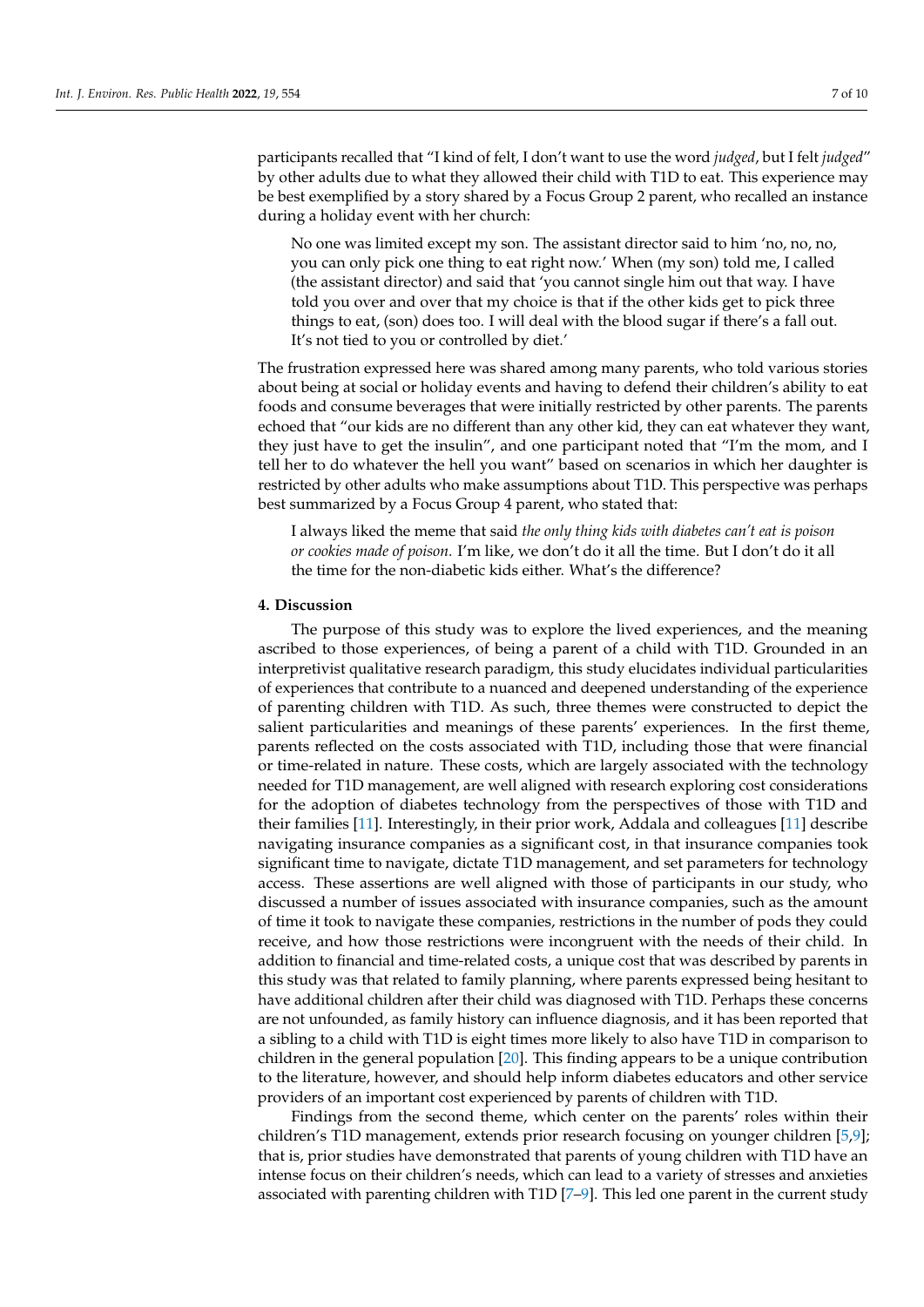to refer to herself as the *Ultimate Helicopter Mom*, a fitting colloquialism for parents who take an overprotective or excessive interest in the lives of their children. Despite the necessity for parents to be engaged in their children's T1D management [\[2\]](#page-9-1), there may be some unforeseen consequences. For example, a prior phenomenological study demonstrated that teens with T1D who attempted to transition to autonomous self-management were most confident in their ability to self-manage when their parents provided encouragement to take on their own responsibilities [\[21\]](#page-10-6). When this support or encouragement is unavailable, however, confusion between whether to self-manage or rely on parents persists, which can lead to family conflicts and poor T1D management [\[21](#page-10-6)[,22\]](#page-10-7). Overprotection in T1D management may also hinder youth from engaging in typical social activities, such as those described by the participants in this study, which can cause a social divide that is

difficult to overcome in later years. In this study, in accordance with others [\[2\]](#page-9-1), parents were hesitant to hand over the reins of their children's T1D to others, including medical professionals or friends, whom they perceived to be unqualified. In this study, however, only the parents' perspectives were represented, and therefore, we only understand their perceptions of these experiences. Future research focused in understanding the dynamics between parents and children with T1D regarding T1D management and the roles of parents in this management may consider interviewing both parents and children, to explore if opinions about experiences with T1D diverge or converge between these two parties.

The final constructed theme centers on the parents' experiences with and feelings about their children being perceived as "different". In this study, parents expressed frustration and "ups and downs" associated with negative social interactions with other parents and associated these interactions with stigma surrounding T1D. Diabetes-related stigma, which has been identified as being a significant yet under-researched area [\[23\]](#page-10-8), can have significant social and psychological well-being effects for those with T1D and their families. While concerns about stigma have emerged in other works (e.g., [\[23](#page-10-8)[,24\]](#page-10-9)), the current study is the first, to the best of the authors' knowledge, in which parents explicitly discussed diabetes-related stigma and how it influenced their behaviors and experiences as parents.

Among the participants, issues with their children "being different" appeared to most strongly manifest in conversations about dieting and food consumption in instances where other adults were making decisions about their children's food. These conversations were discussed with frustration, perhaps due to the careful preparation that goes into food choices by parents and children with T1D [\[2\]](#page-9-1), but also as a result of children with T1D being ostracized or isolated from other children without consent from their parents simply due to misinformation about T1D. This is reflected in a prior study from Sullivan-Bolyai and colleagues [\[5\]](#page-9-4), where fathers reflected on the gulf between how children with and without chronic health conditions are treated, and about the time they spend ensuring that their children are treated like any other child. This is perhaps best illustrated by a parent in our Focus Group 2, who explained her desire for her child to be treated the same as others, and that she will "deal with the blood sugar if there's a fall out".

#### **5. Conclusions**

This interpretative, qualitative study sought to gain a deeper understanding of the lived experiences of parents of children with T1D, and three themes were constructed to depict these experiences. This study had several strengths, including the focus on elucidating a nuanced understanding of the lived experiences of parents of children with T1D. Readers should be cautious, however, when attempting to generalize this information, as parents were recruited from one region of the US, and generalization is typically not the purpose of this type of inquiry. Other limitations that readers should consider when interpreting our results include the size of the sample, the age dispersion of the children, the variability in the time of diagnosis among children, and the naturalistic formation of the focus groups, all of which could have influenced the way in which the participants discussed their experiences during the focus group interviews. This study is also limited in the understanding of the influence that the particular behaviors or characteristics of chil-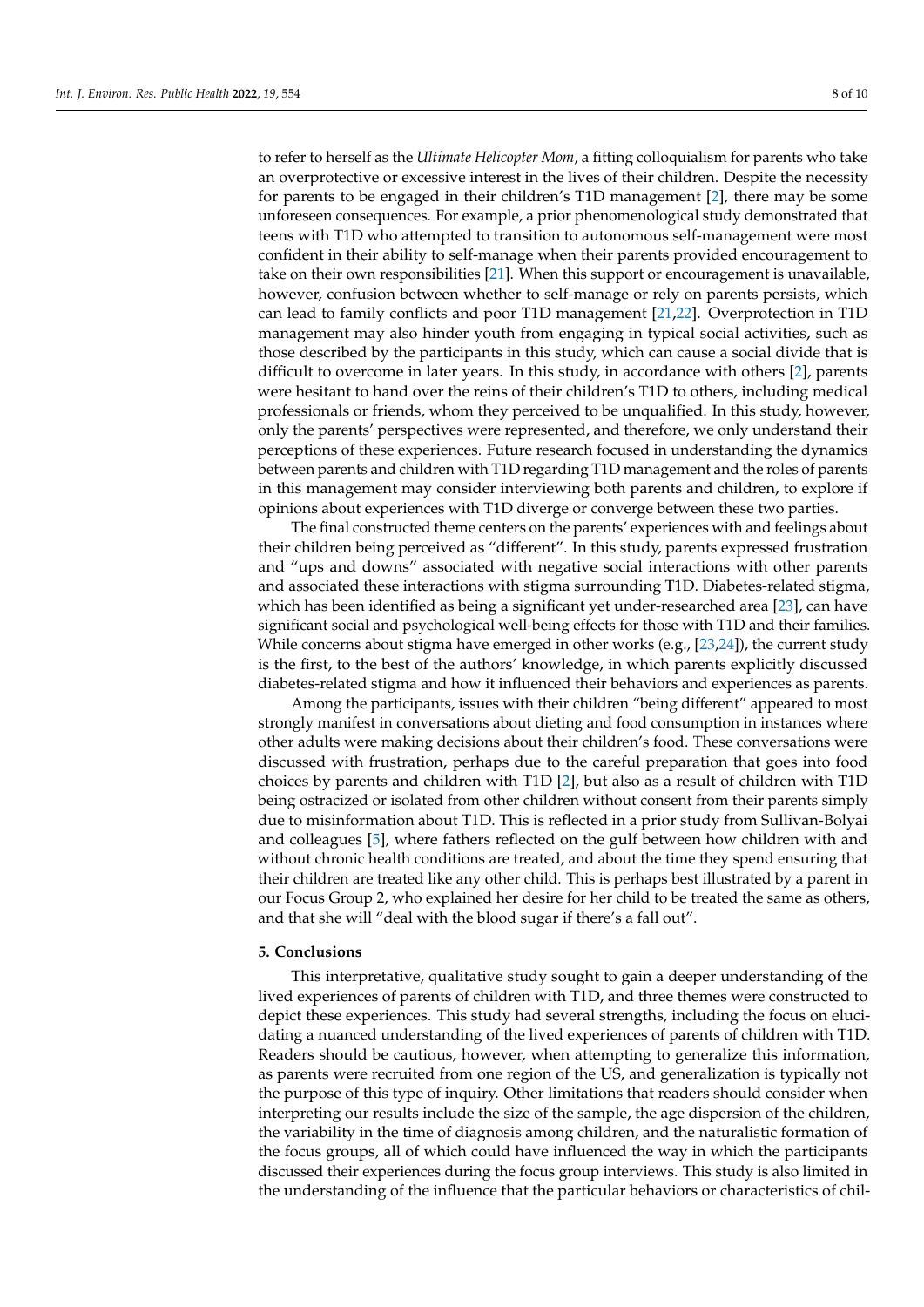dren, such as emotional functioning, may have on the experiences of parents. This may be a line of inquiry that would be useful to explore in future work. Generally, the participants reported on the direct (e.g., financial and time) and indirect (e.g., family planning) costs associated with parenting children with T1D, their role as a primary provider and anxieties with relinquishing that control and dealing with being different. Overall, we viewed the depiction of these narratives to be valuable contributions that provide nuanced insight into the lives of parents with T1D, which could be helpful for informing interventions and service provisions. This should include programs that assist parents and children with T1D in transitioning from T1D management control to autonomous self-control, while also helping parents appreciate and embrace their unique family dynamics as parents of children with T1D.

**Author Contributions:** Conceptualization, J.A.H., S.K.H. and E.H.; methodology, J.A.H., S.K.H. and E.H; formal analysis, J.A.H., data curation, J.A.H., writing – original draft preparation, J.A.H. and S.K.H., writing – review and editing, J.A.H., S.K.H. and E.H; funding acquisition, S.K.H. and E.H. All authors have read and agreed to the published version of the manuscript.

**Funding:** This research was funded in part by the Lions Club International Foundation and Lions Club 24-I. The APC was funded by the Norwegian University of Science and Technology (NTNU) Publishing Fund.

**Institutional Review Board Statement:** The study was conducted in accordance with the Declaration of Helsinki, and approved by the Institutional Review Board (or Ethics Committee) of Old Dominion University (#644282-15, approved 20 October 2020 and reapproved 21 July 2021).

**Informed Consent Statement:** Informed consent was obtained from all subjects involved in the study.

**Conflicts of Interest:** The authors declare no conflict of interest.

## **References**

- <span id="page-9-0"></span>1. Albanese, A.M.; Russo, G.R.; Geller, P.A. The role of parental self-efficacy in parent and child well-being: A systematic review of associated outcomes. *Child Care Health Dev.* **2019**, *45*, 333–363. [\[CrossRef\]](http://doi.org/10.1111/cch.12661) [\[PubMed\]](http://www.ncbi.nlm.nih.gov/pubmed/30870584)
- <span id="page-9-1"></span>2. Iversen, A.S.; Graue, M.; Haugstvedt, A.; Raheim, M. Being mothers and fathers of a child with type 1 diabetes aged 1 to 7 years: A phenomenological study of parents' experiences. *Int. J. Qual. Stud. Health Wellbeing* **2018**, *13*, 1487758. [\[CrossRef\]](http://doi.org/10.1080/17482631.2018.1487758) [\[PubMed\]](http://www.ncbi.nlm.nih.gov/pubmed/29944465)
- <span id="page-9-2"></span>3. Bratina, N.; Forsander, G.; Annan, F.; Wysociki, T.; Pierce, J.; Calliari, L.E.; Acerini, C.L. Management and support of children and adolescents with type 1 diabetes in school. *Pediatr. Diabetes* **2018**, *19*, 287–301. [\[CrossRef\]](http://doi.org/10.1111/pedi.12743) [\[PubMed\]](http://www.ncbi.nlm.nih.gov/pubmed/30084519)
- <span id="page-9-3"></span>4. Centers for Disease Control and Prevention. National Diabetes Statistics Report. 2021. Available online: [https://www.cdc.gov/](https://www.cdc.gov/diabetes/pdfs/data/statistics/national-diabetes-statistics-report.pdf) [diabetes/pdfs/data/statistics/national-diabetes-statistics-report.pdf](https://www.cdc.gov/diabetes/pdfs/data/statistics/national-diabetes-statistics-report.pdf) (accessed on 4 August 2021).
- <span id="page-9-4"></span>5. Sullivan-Bolyai, S.; Rosenberg, R.; Bayard, M. Fathers' reflections on parenting young children with type 1 diabetes. *MCN Am. J. Matern./Child Nurs.* **2006**, *31*, 24–31. [\[CrossRef\]](http://doi.org/10.1097/00005721-200601000-00007) [\[PubMed\]](http://www.ncbi.nlm.nih.gov/pubmed/16371822)
- <span id="page-9-5"></span>6. Sullivan-Bolyai, S.; Knafl, K.; Tamborlane, W.; Grey, M. Parents' reflections on managing their children's diabetes with insulin pumps. *J. Nurs. Scholarsh.* **2004**, *36*, 316–323. [\[CrossRef\]](http://doi.org/10.1111/j.1547-5069.2004.04058.x) [\[PubMed\]](http://www.ncbi.nlm.nih.gov/pubmed/15636411)
- <span id="page-9-7"></span>7. Commissariat, P.V.; Harrington, K.R.; Whitehouse, A.L.; Miller, K.M.; Hilliard, M.E.; Name, M.V.; DeSalvo, D.J.; Tamborlane, W.V.; Anderson, B.J.; DiMeglio, L.A.; et al. "I'm essentially his pancreas": Parental perceptions of diabetes burden and opportunities to reduce burden in the case of children <8 years old with type 1 diabetes. *Pediatr. Diabetes* **2020**, *21*, 377–383. [\[CrossRef\]](http://doi.org/10.1111/pedi.12956) [\[PubMed\]](http://www.ncbi.nlm.nih.gov/pubmed/31808586)
- <span id="page-9-9"></span>8. Mellin, A.E.; Neumark-Sztainer, D.; Patterson, J.M. Parenting adolescent girls with type 1 diabetes: Parents' perspectives. *J. Pediatr. Psychol.* **2004**, *29*, 221–230. [\[CrossRef\]](http://doi.org/10.1093/jpepsy/jsh023) [\[PubMed\]](http://www.ncbi.nlm.nih.gov/pubmed/15131139)
- <span id="page-9-8"></span>9. Quirk, H.; Blake, H.; Dee, B.; Glazebrook, C. "You can't just jump on a bike and go": A qualitative study exploring parents' perceptions of physical activity in children with type 1 diabetes. *BMC Pediatr.* **2014**, *14*, 313. [\[CrossRef\]](http://doi.org/10.1186/s12887-014-0313-4) [\[PubMed\]](http://www.ncbi.nlm.nih.gov/pubmed/25526774)
- <span id="page-9-6"></span>10. Sullivan-Bolyai, S.; Deatrick, J.; Gruppuso, P.; Tamborlane, W.; Grey, W. Constant vigilance: Mothers' work parenting young children with type 1 diabetes. *J. Pediatr. Nurs.* **2003**, *18*, 21–29. [\[CrossRef\]](http://doi.org/10.1053/jpdn.2003.4) [\[PubMed\]](http://www.ncbi.nlm.nih.gov/pubmed/12610784)
- <span id="page-9-10"></span>11. Addala, A.; Suttiratana, S.C.; Wong, J.J.; Lanning, M.S.; Barnard, K.D.; Weissburg-Benchell, J.; Laffel, L.M.; Hood, K.K.; Naranjo, D. Cost considerations for adoption of diabetes technology are pervasive: A qualitative study of persons living with type 1 diabetes and their families. *Diabet. Med.* **2021**, *38*, e14575. [\[CrossRef\]](http://doi.org/10.1111/dme.14575) [\[PubMed\]](http://www.ncbi.nlm.nih.gov/pubmed/33794006)
- <span id="page-9-11"></span>12. Anderson, R.M.; Robins, L.S. How do we know? Reflections on qualitative research in diabetes. *Diabetes Care* **1998**, *21*, 1387–1388. [\[CrossRef\]](http://doi.org/10.2337/diacare.21.9.1387) [\[PubMed\]](http://www.ncbi.nlm.nih.gov/pubmed/9727880)
- <span id="page-9-12"></span>13. Numi, M.A.; Stieber-Roger, K. Parenting children living with Type 1 Diabetes. *Diabetes Educ.* **2012**, *38*, 530–536.
- <span id="page-9-13"></span>14. Maher, A.J.; Coates, J.K. Utilizing theory to drive research in adapted physical education. In *Routledge Handbook of Adapted Physical Education*; Haegele, J.A., Hodge, S.R., Shapiro, D.R., Eds.; Routledge: London, UK, 2020; pp. 81–94.